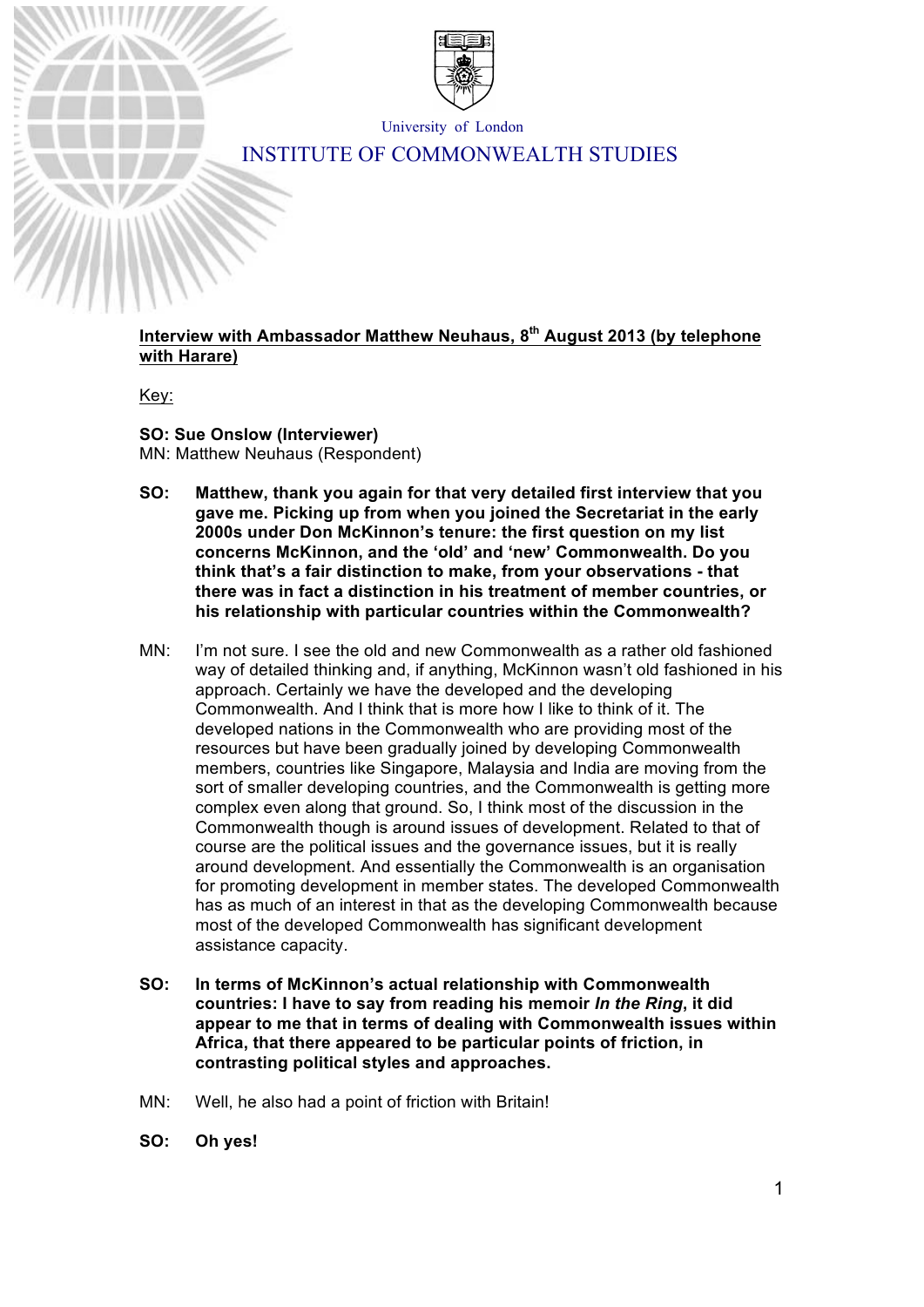- MN: There was significant friction with Britain and, quite honestly, he and John Howard and Alexander Downer had their problems as well. So on McKinnon's style: yes, there were issues like Zimbabwe which he saw in very straight forward principles issues whereas, for some of the African nations and especially for Mbeki in South Africa, they felt he wasn't showing enough understanding to the colonial legacy; whereas he was of the view it was high time, you know, we got over the colonial legacy and started focusing on the future. So, I think it would be too simplistic to talk of the frictions of McKinnon as simply one way. In fact, he sometimes got rather caught in the middle, even on an issue like Zimbabwe between the approach of John Howard and the approach of Mbeki, especially in that Troika situation.
- **SO: Yes, you spoke very eloquently about the breakdown of the Troika on the Zimbabwe question, leading up to the Abuja meeting in 2003. As you say, McKinnon also had his points of difference and difficulty with the British Government. Would you put this down more to a particular approach or style? Was it issue-based? Was it a question of different bureaucratic cultures? How would you explain these frictions and where would you locate them particularly?**
- MN: Obviously there was an element of style. McKinnon was a very straightforward Antipodean in that regard, whereas Britain has a much more subtle and complex political culture.

# **SO: And use of language.**

MN: And use of language indeed, indeed. But largely it was issues based. One of the most difficult issues was the whole issue over the Commonwealth Institute and what should happen to it. Now, there was a strong group on the British side - not just the British Government but more broadly – which was much more in terms of preserving a tradition, whereas in McKinnon's case, he saw it as no longer providing much of a service to Commonwealth countries and wanted to realise the finances that could flow from it and use to support education in Commonwealth countries. And that was just one example of friction. But there are other examples in which - to be fair to McKinnon - he was actually trying to express to Britain a more subtle understanding of the developing world. I remember going with him to see Tony Blair ahead of one CHOGM where Tony Blair just thought this CHOGM was basically about terrorism and Zimbabwe; and we had to sit him down and say, 'Well, it's rather more complex than that, Prime Minister. There are a whole lot of development issues that we are going to have to address.' And Tony Blair was the man who after all was supposed to be supporting African development in a big way.

#### **SO: Absolutely, in the Millennium Development Goals.**

- MN: Exactly. And actually, he was rather impatient with getting into some of the complexities of the issues: the Small Island States, for example; issues of trade relationships and unequal trade relationships and so forth; issues of engaging the European Union which he was well placed to be more helpful on. So there were a lot of complexities in the relationship.
- **SO: But was the relationship or the treatment of Pakistan ever a point of friction between Marlborough House and Downing Street, or King**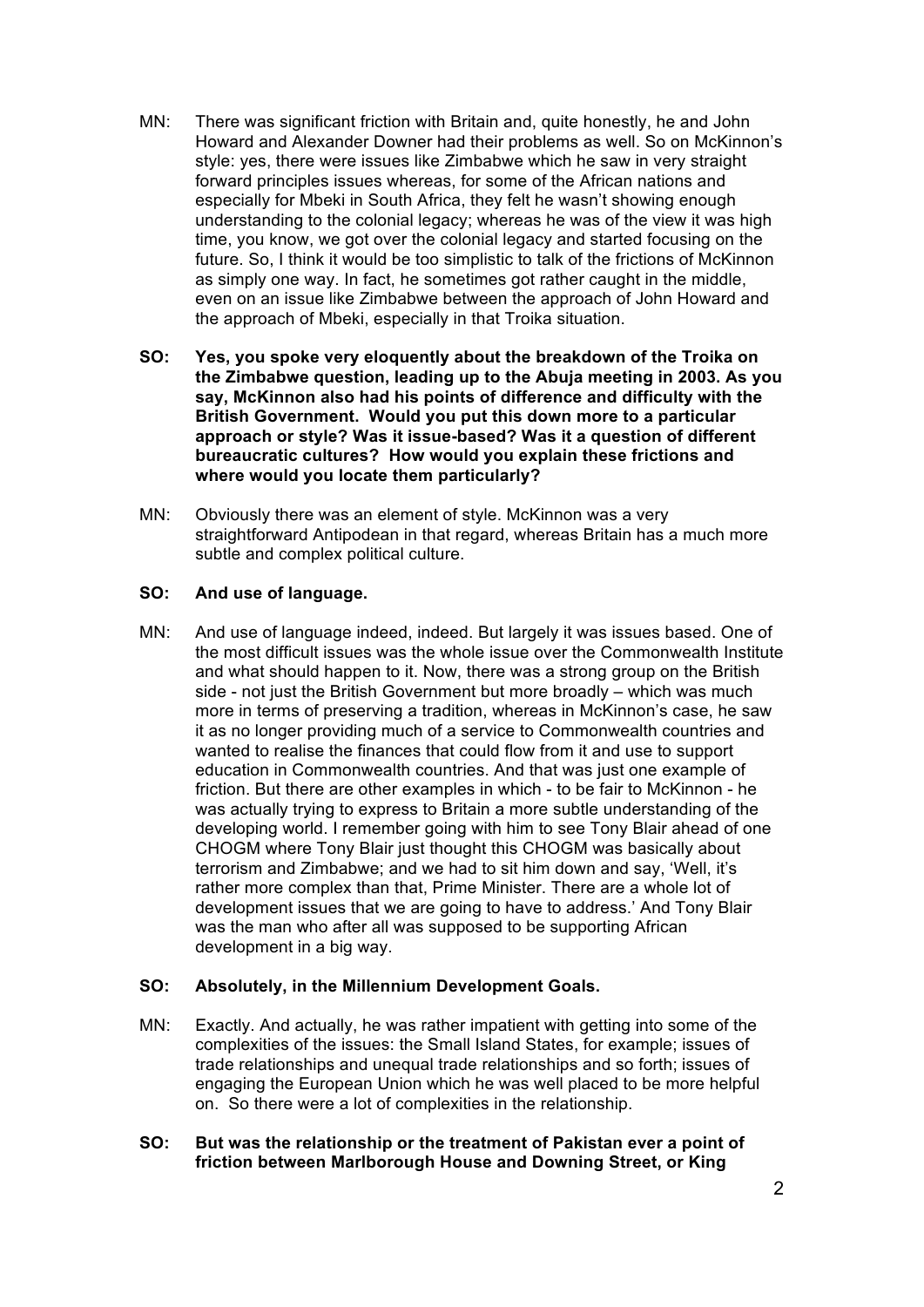**Charles Street? Obviously after 9/11 and the American and British movement of troops into Afghanistan and then the launching of course of the war of Iraq in 2003, then the British attitude to Pakistan altered. You've mentioned the question of terrorism: international terrorism pushes very much up the agenda. And yet, after all, Zimbabwe was held to account for failings on its governance issues, in a much stricter way, than was Pakistan.** 

MN: Yes, well Pakistan is an interesting one to reflect on there. Of course McKinnon was fairly helpful in encouraging the Africans to accept the lifting of Pakistan's suspension on the basis of essentially a promise of the Musharaff Government to move forward on elections and reforms. And indeed, when Musharaff reneged on this at the time of the Uganda CHOGM we had to then re-suspend them. And then of course there were the elections that followed quickly; the death of Benazir Bhutto, but then the election of a democratic government. By then, it was Sharma as Secretary General who lifted again the suspension. But yes, Pakistan and Zimbabwe had clearly been discussed at the same time and there was some concern about potential doublestandards. On the other hand, it was interesting how the British used the Commonwealth in this context and in its relationship with Washington. I remember on one occasion going to Washington with McKinnon and having a discussion with Vice President Cheney about Pakistan. And pushing the democratisation agenda at a time when Cheney was really embracing Musharaff and had relatively little patience for this. McKinnon was in good standing in Washington from his days as New Zealand foreign minister so he had very good access. He and Cheney had known one and other for over 20 years in politics and he was able to pitch the case. And I think the British were quite comfortable with us doing that because they were under various pressures at home on Pakistan to take a rather more complex approach to Pakistan than the simple American War on Terror approach. McKinnon was also really helpful to Britain on making sure Iraq did not blow up as a big issue in the Commonwealth, because of course the majority of developing members were quite opposed to the intervention in Iraq; but we were able to use the tradition that the Commonwealth did not engage on issues relating to non-Commonwealth States to ensure it did not become a debating point at a CHOGM.

# **SO: Matthew, was there pressure that this issue should be raised?**

MN: Oh yes. So other countries are very concerned because it was an issue of Western intervention in a developing country.

#### **SO: Were there any particular critics who were using the channels of the Commonwealth in addition to their criticism in the Security Council, or in the General Assembly in New York?**

- MN: Oh there would have. The idea was floated by some of the African and Asian members but we had a very easy answer and the consensus remained around it, because I think even developing countries wouldn't get far in the Commonwealth on this issue. Now you could say South Africa wasn't a member when the Commonwealth took such a strong stand on South Africa.
- **SO: Yes.**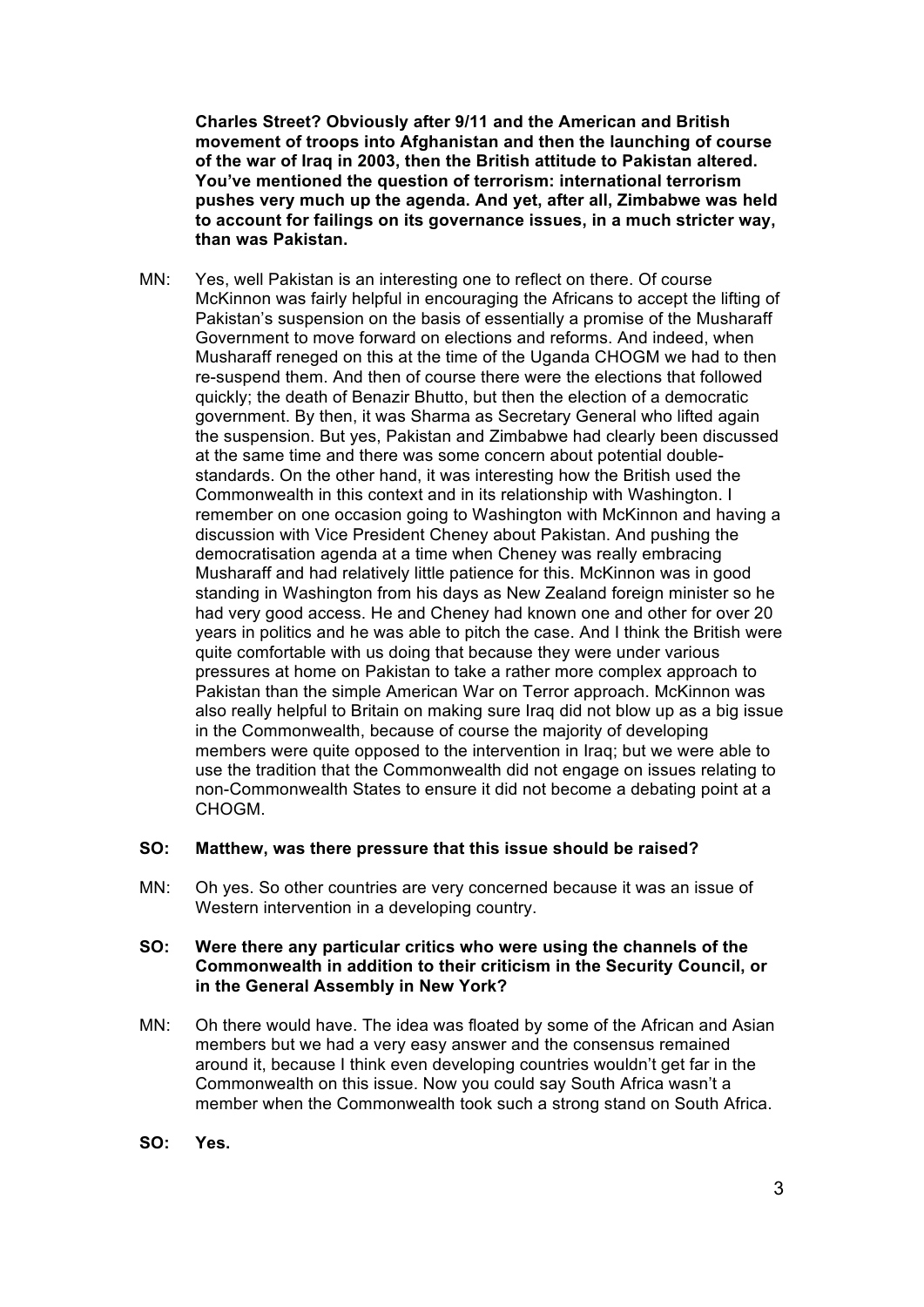- MN: So we were able to argue that Iraq was a rather different order and the Commonwealth had enough problems to deal with; it was better not to get into that. I suppose some of the African and Asian countries (would have done), if there had been an opportunity to use this against the United States; but use the Commonwealth as a forum to build support against the United States on Iraq, they would have done so if they could.
- **SO: Matthew, in managing or in ensuring there is consensus it seems to me there is an awful lot of leg work and a tremendous amount of work ensuring that the ground going into a CHOGM should be smooth. Were you involved in the preparatory diplomacy, in the travelling around various capitals? Who would express their concern or their wish to raise certain political issues that might be tangential to as you say, core Commonwealth discussion points? Before the Abuja meeting, did the Iraq war require a certain amount of active diplomacy by the Secretary General to ensure that all parties appreciated what would and would not be discussed, or be problematic at that meeting.**
- MN: For me it was a central part of my job both as Political Director and as Secretary to the CHOGM. In travelling around I was supporting McKinnon or independent of him. And of course this is why we would go to meetings like the Non-Aligned Movement (NAM) meeting, CARICOM, African Union and so forth, where you could hold discussions on a range of issues leading into a CHOGM. Obviously Zimbabwe was one of the big ones where particularly on that occasion before the Abuja CHOGM, they required a few other issues. Indeed, as I say, Iraq was very live at that time and in those meetings one would have with the NAM or with the African Union or so forth, we would go through these sorts of issues, get member states' views and those provided that could not really be discussed in a CHOGM context.
- **SO: This was very much established diplomacy practice and presence by the Secretary General from Sonny Ramphal's days. These were not McKinnon's initiatives in going to other international meetings to ensure there was a specific, coordinated or agreed Commonwealth consensus?**
- MN: Yes, Ramphal certainly developed it and then Anyaoku built on it. So you know they was a well-established tradition of using such meetings to do this.

#### **SO: But how about Bangladesh? How much of your time and energy in International Division's and the Political Affairs' work, did you have to devote to Bangladesh?**

MN: Compared to Pakistan and some of the African issues and indeed even Fiji, not as much until later in the piece, until… you know we did go to Bangladesh on a couple of occasions. Others in my office went more times to Bangladesh particularly trying to shuffle between the two parties to develop a greater consensus; but the real issue of Bangladesh came up later in McKinnon's time when it stopped short of a military coup but there was a sort of caretaker government. Managing that and avoiding Bangladesh actually being suspended at that time but while the government worked its way through this and set up a sort of environment in which elections could be held, it was quite important and the Commonwealth was quite heavily involved in that.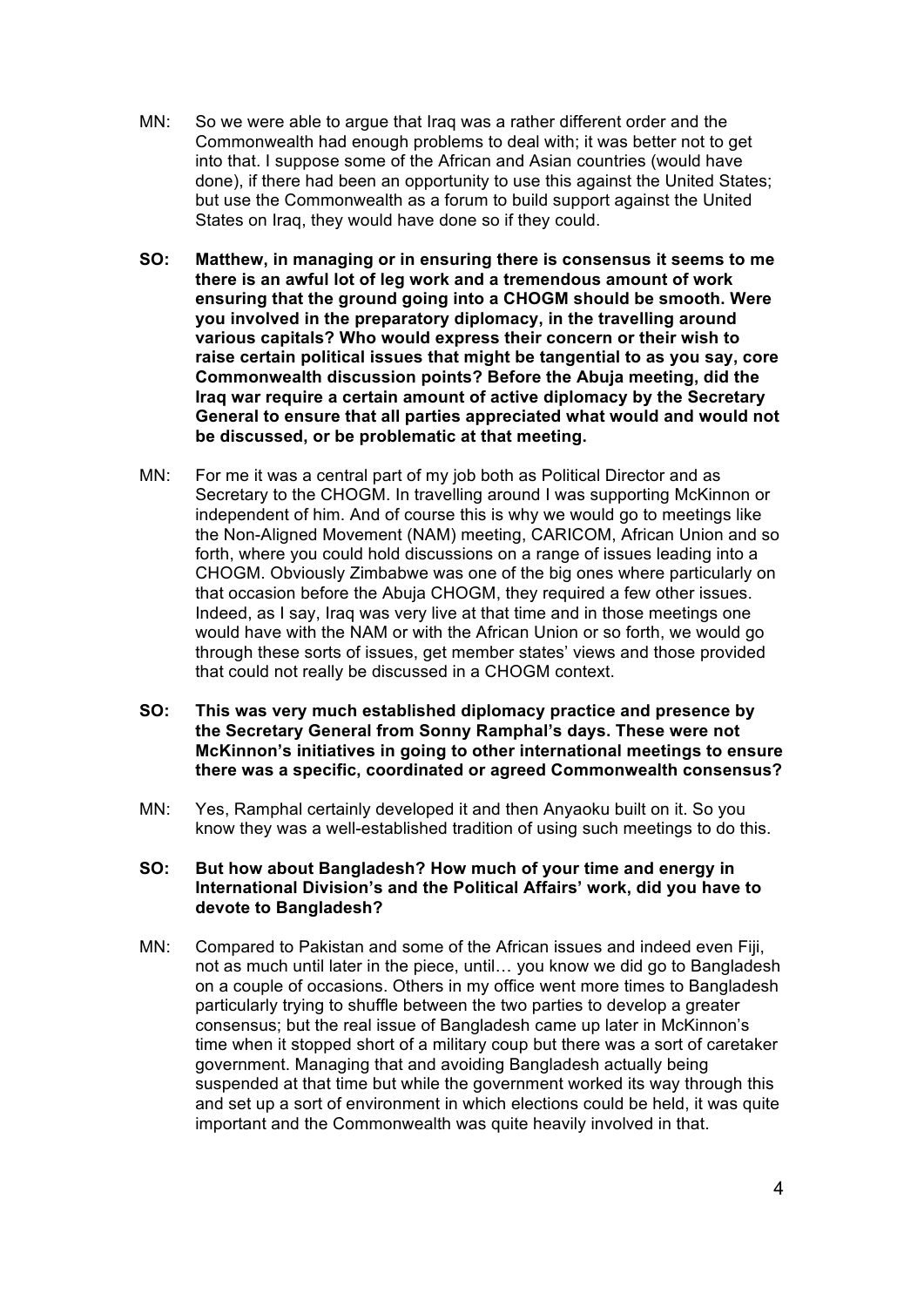- **SO: Very much so, not least of course through CMAG. How much of your time and efforts were focused on this question of the remit, or the revision of the CMAG process in McKinnon's time?**
- MN: Well not so much the revision of the CMAG process but the actualisation of the CMAG in officer's process. For me it was well over 50% of my time. And I think it was even for McKinnon himself, it was something of that order. If you include Good Offices activities, things that weren't necessarily on CMAG's agenda. So within that sort of area, work in places like Guyana, Maldives, in addition to Fiji and Pakistan and Zimbabwe - although Zimbabwe was not properly on CMAG's agenda. It was outside: one could address with those sort of broader Good Offices activity. And also issues like the Solomon Islands, in The Gambia which actually for a period were on the CMAG agenda and required a lot of time and other issues like Swaziland, where we were helping with the draft constitution, was a major Good Offices. During McKinnon's time we also developed a much more intellectual approach to the use of Good Offices and the use of our special envoys. I haven't mentioned Tonga for example. We even had a conference where we called all the special envoys together and we brought the people from the UN, like Brahimi, and actually talked through and contextualised the Commonwealth approach to Good Offices. We produced a booklet in about 2006 on that. One of the key things of McKinnon's time was indeed the expansion of CMAG's activities and the Good Offices work.
- **SO: So those who would say that McKinnon's time was characterised much more by the Commonwealth as an international trade and finance organisation, and the attention that he certainly devoted to those issues, misrepresent his achievements whilst as Secretary General?**
- MN: Yes absolutely. I would think that would be quite a wrong reading. There was some good work done on trade, developing relations with the EU and so forth, but I would think that one couldn't say that was the principle focus of work, or that people thought that was where the real value-added of the Commonwealth was. I think that the value added in that time was much more in the area of Good Offices and the sort of conflict resolution within the state which the UN could not touch. And I think the Commonwealth has a really very valuable niche. An increasing trend in that period too was in the way in which we began to work more with regional organisations and strengthen regional organisations like the Pacific Islands Forum, and indeed the CARICOM, to build up their capacities to do that sort of work as well. But no, I think the economic side of things were certainly not the prime achievement of McKinnon's time.

# **SO: Speaking of successes or continued works in progress, Matthew, I wondered if you could reflect on the Maldives and also Sri Lanka during your time at the Secretariat?**

MN: Yes, well the Maldives is the easier one in a way because it was much more straightforward. During that period we actually went from a position where Maldives was a very authoritarian state with principal opposition leaders like Mohamed Nasheed actually in jail. Through a constitutional government programme which then led to elections that were free and fair and saw Rashid actually elected President of the Maldives. Now we are still living with some of the fall-out from that with what has happened over the last year or so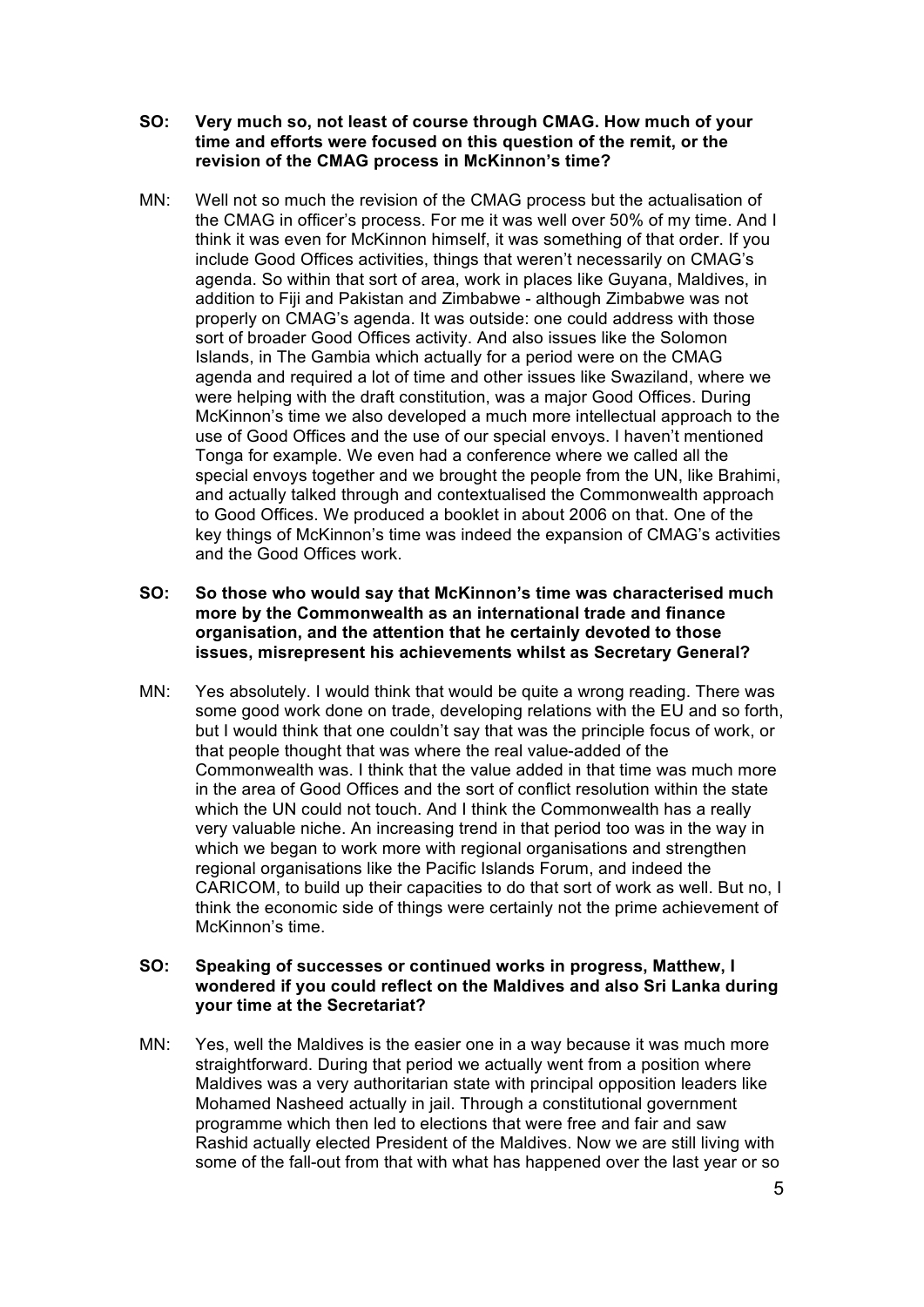with Nasheed's arrest and now preparing for new elections again. So the Maldives is a classic story of moving its authoritarian Islamic space into a more mainstream democratic developing state. Sri Lanka is much more complex because there you had a country that was broadly accepted as a multi-party democracy but with a significant terrorist threat which was then overcome during this period but at the cost of significant human rights abuses; and we are still working through that. And on that the Commonwealth was not as heavily engaged and at certain times was very much kept at arm's length by the Sri Lankan Government. So we were probably able to do less than we would have wanted to.

#### **SO: Was there a question of the Secretary General wishing to do more but having to respect regional sensitivities?**

- MN: Well regional and national sovereignty. The thing about the Commonwealth is in terms of state organisation it works by invitation of its member countries. And so forth but of course for part of this period Sri Lanka was actually on CMAG – namely, a member of CMAG. It was very jealous of its prerogatives and it was a state under threat at that time so it was particularly sensitive. But yes, I think the Commonwealth would have liked to have done more and I think it's true we would have liked to do more in Sri Lanka; but it hasn't you know, been given as much opportunity as it would have liked.
- **SO: Of other non-Commonwealth countries: was McKinnon ever invited to use his Good Offices in, say, Burma or East Timor - thinking of other countries with significant domestic issues. I was wondering whether the Secretary General, quite apart from his very heavy travel load and 'in basket' in his office, was drawn into any other sort of international mediation attempts below the radar?**
- MN: Not really. The most significant one would be Rwanda which eventually became a member of the Commonwealth where we were quite actively engaged in the missions leading up to that and encouraging primarily through member states, development of democratic institutions because it was all about putting Rwanda into a position where it could actually achieve the requirements for membership. We did have some discussions with East Timor and Ramos Horta was also very interested in Commonwealth membership but others in his country weren't; the door was never really opened there. Almost certainly not. At one time they had some approaches from Yemen but nothing much managed to get off the ground on that. It was a very complex problem. We did have interaction with the Organisation of American States and La Francophonie discussed various issues. (We) provided them with advice on Commonwealth situations which might assist them and other country situations they face but it was a fairly low level and quite frankly McKinnon had more than enough on his plate with the Commonwealth.

#### **SO: No, he wasn't out there looking for extra issues to resolve! I can quite understand that.**

MN: But there is another point here. He wasn't like Ramphal. Ramphal actually went on a lot of international commissions and so forth. He had a broader remit. Because Ramphal had that sort of broader interest. McKinnon was much more focused on the Commonwealth.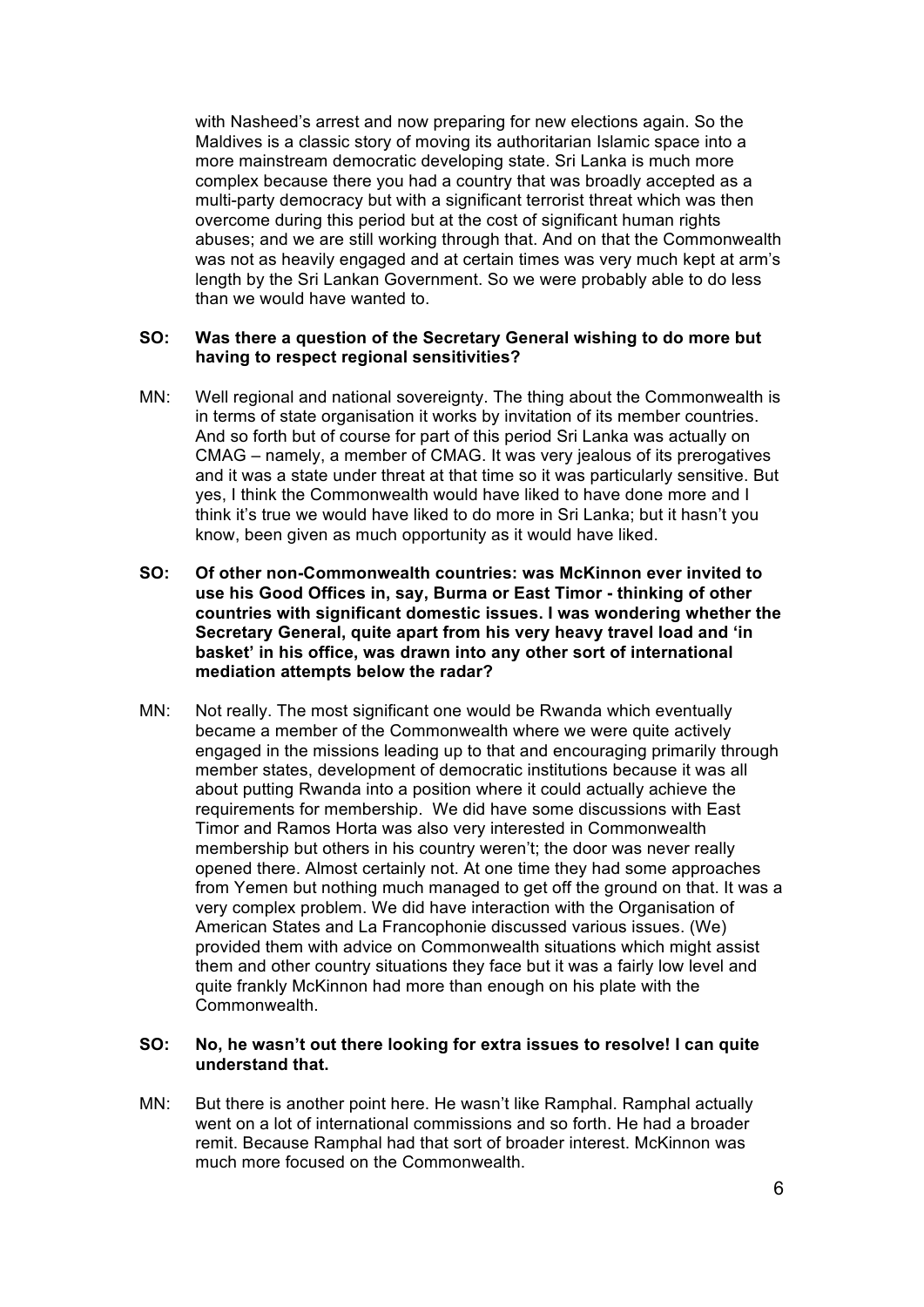#### **SO: Matthew, in what way did the Secretariat or the Commonwealth's relationship with Francophonie and the EU alter during your time at the Secretariat? And in what ways?**

MN: It became much closer. We got to a point where we were meeting much more regularly, exchanging information.

### **SO: At whose initiative?**

- MN: It was mutual with Francophonie and the Organisation of American States in particular. And I would meet regularly with opposite numbers there. We would meet at the UN and would go and visit one another at their headquarters. So yes, we would be in e-mail contact; we would exchange information and McKinnon actually gave something of a focus to that sort of relationship building.
- **SO: So this was very much at his initiative that those relationships were deliberately strengthened with the exchange of information and contact?**
- MN: Yes. Definitely. But regularised.

#### **SO: And in what way do you feel that the Secretariat and the Commonwealth benefitted from those strengthened links?**

- MN: How were we strengthened by it? Well, it certainly gave us a broader strength of international policy. In areas like Africa it meant that we saw things, we learnt from the context of which our members saw them. Our African members see very much through the African Union, the ways of the African Union and SADC and so forth. So we got to understand that sort of regional dimension. It meant that we could actually get those organisations to back us up and we could back them up where necessary. The Pacific Islands Forum might be one which would be the most concrete one to talk about in that regard where we had a close relationship and in support of them and on issues like Solomon Islands or Fiji, we worked very closely together. I remember, for example, just on the Solomon Islands: you will remember that in the early 2000s, about 2001/2002 there was an Australian intervention there which became the regional Assistance Commission to the Solomon Islands. It was very much done with the support of the Pacific Islands Forum. I remember McKinnon going to a CARICOM meeting and the concern at the CARICOM meeting about this, because they said this was very much like an intervention by a major power, Australia, and they were thinking of sort of American interventions in Latin America. McKinnon was able to explain the nature of RAMSI and defused possible Caribbean criticism in the UN of the regional mission in the Solomon Islands. So it was an interesting way in which firstly, work with the Pacific Islands Forum, Australia was part of that, but also because we had a wider vision and wider interaction where questions were being raised about this and we were able to address them and therefore be helpful to the regional organisation.
- **SO: In terms of the Commonwealth Heads of Government meetings themselves, the Ministerial meetings, the Senior Officials Meetings and**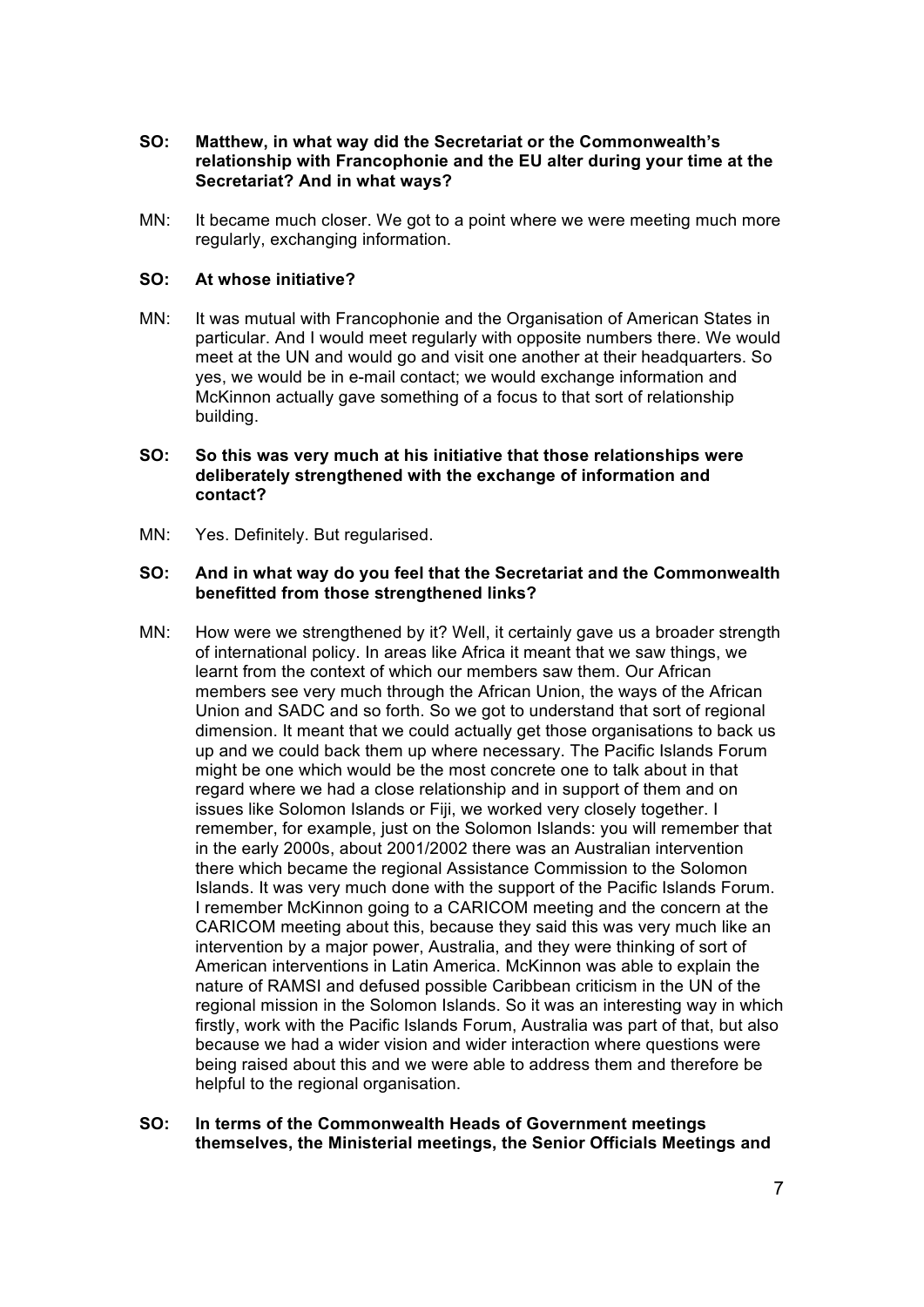### **their diplomacy: after Abuja there were the Commonwealth Heads of Government Meetings in Valetta, Kampala and the Port of Spain.**

- MN: Well, I was actually finished by the time of the Port of Spain. I did a preparatory work for it but by the time of the actual CHOGM I was back in Australia. But first of course I set up our CHOGM in Perth and then came over to this CHOGM from Zimbabwe and then returned for the Perth CHOGM as, if I might say so, under the key advisers of the then foreign minister.
- **SO: In terms of those three then between Abuja and Perth: Valetta, Kampala and Port of Spain: would you say that those were relatively uncontentious? Or were there particular political issues from your point of view in the International Division that stick in your mind of being of significance in the history of the Commonwealth?**
- MN: I think compared to Abuja, where Zimbabwe was such a contentious issue, they were much easier. At Valetta in particular, no one really wanted to talk about Zimbabwe any more and it was a dream because the Maltese were so easy to work with; you'd organise a meeting and they had all the resources. Kampala was a bit more problematic not least of course because Kampala itself was somewhat controversial as a destination with Museveni's reputation. And Museveni is not the easiest head of government to deal with.

# **SO: Idiosyncratic, yes!**

MN: Very idiosyncratic and no real democrat. I remember going on one of our planning meetings coming in and there being some demonstrations in Kampala which unfortunately got out of hand, with a couple of people being shot by the police when we arrived. We had been involved in meetings all day and in the evening Museveni when he entered the door, said "You know, what's happened today this is what your democrats are doing". I responded, "That's not the way it works, Mr President!" and if they could be allowed to demonstrate peacefully this would not happen.

# **SO:** *[Laughter]* **"No, it isn't, Mr President!"**

MN: So people forget that Kampala was also at the meeting at which we had to resuspend Pakistan. And of course at that time it was very uncertain where Musharaff was taking the country in terms of the election. Of course, the Africans were feeling rather self-satisfied because there was a non-African problem that was dominating the Commonwealth at the time.

# **SO: Yes, I can imagine there was a certain sense of one-upmanship.**

# *[Laughter.]*

MN: Yes, exactly. So Pakistan was quite big at Kampala. Port of Spain, I don't think it was as contentious. At Port of Spain Sri Lanka was the most contentious because that was the one where Sri Lanka was supposed to be the next host; there was a lot of concern about Sri Lanka, and the conflict hadn't yet ended. And that was when Australia then put up his hand and said "Right, perhaps we should put off the question of Colombo hosting and we will have it in Perth, and we will see then after Perth whether Sri Lanka will be in a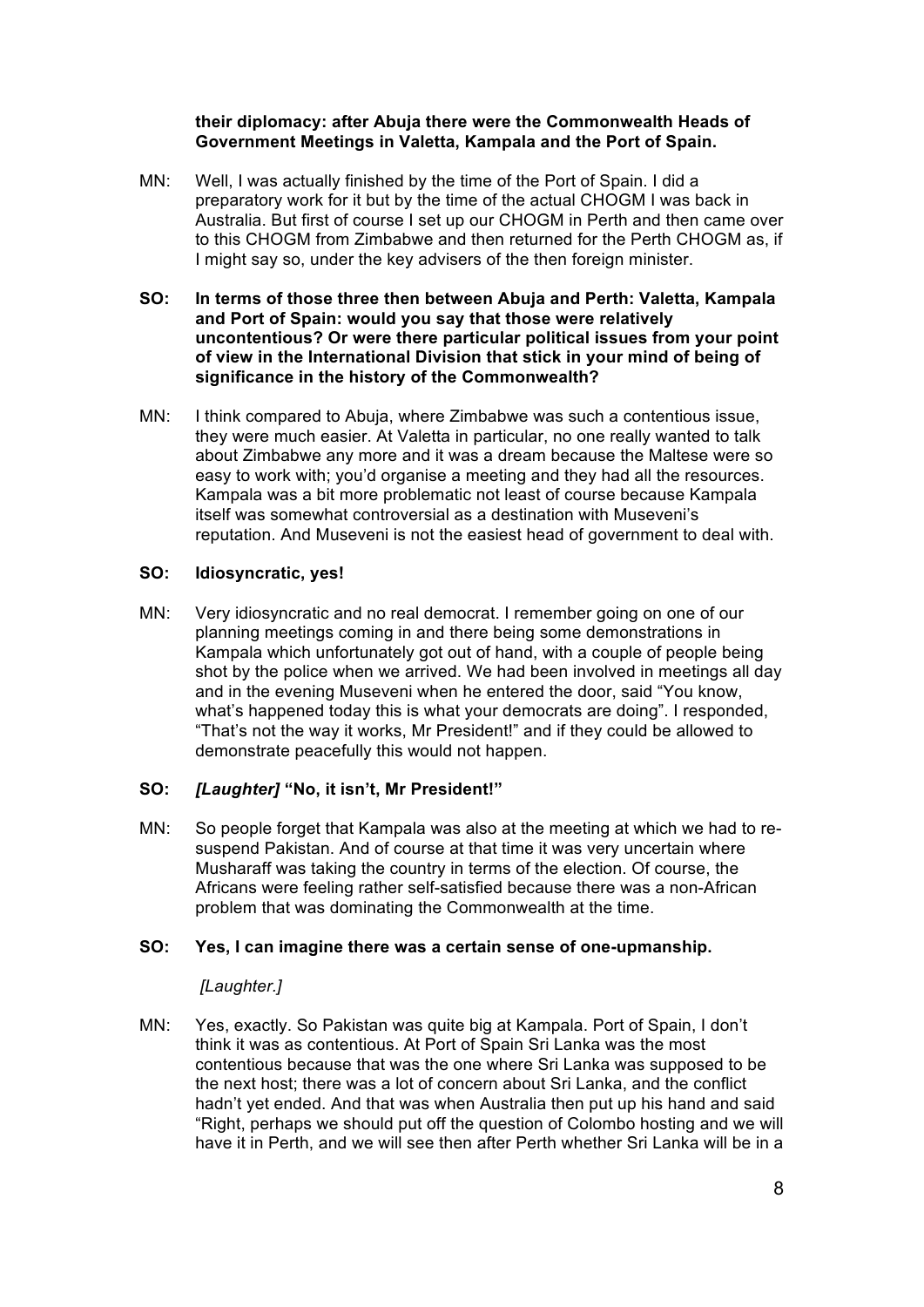position to host." So actually, while people don't remember this, the Sri Lanka issue was in fact quite contentious at the Port of Spain.

- **SO: And again, was there a divide, groupings of the African/Asian nations feeling that there needed to be recognition conflict resolution and progress made towards that in Sri Lanka? Whereas others were more concerned to hold off on making a decision on the selection of Colombo as a future Heads of Government meeting, to see how things went? Or was it a question of Sri Lanka lobbying very heavily that Colombo should be chosen?**
- MN: Oh no the Sri Lankan's were very keen that Colombo should still be chosen but they couldn't hand on heart say that the situation would be fixed by then. So they were in a fairly weak position; I think a lot of people including in the African and Asian groups were quite nervous and so were more than happy to see a compromised position.
- **SO: Matthew, I wonder might you be prepared to talk on your view of the election of Secretary General Sharma? Or would you prefer not to answer questions on that?**
- MN: No, I'm quite comfortable. I think there's no real controversy around the election itself.
- **SO: Okay. What about the selection of the Secretary General Sharma? Obviously India had given particular attention and an expression of wish that its candidate should be a strong candidate for McKinnon's successor?**
- MN: Yes, I think at the time, it was coming around. There's a strong sense it should be Asia's turn. There has never been an Asian Secretary General. And initially there were a couple of potential Asian candidates. After all, McKinnon had beaten Chaudry from Bangladesh, now unfortunately for Chaudry who might have had another go at it, Bangladesh at that point was being run by the caretaker government. So it couldn't, it would have been awkward for someone who didn't have a democratically elected government behind him to put up a candidacy. So there was an element there. And for a while Malaysia was putting up a candidate and would have been very credible. But decided not to do so in the end and then of course India sort of hummed and harred and was looking for a minister to put up but didn't have any minister who wanted the job. So in the end Sharma was put forward and Sharma had a lot going for him: a renowned Indian diplomat, who had been Ambassador in New York, had been an Under Secretary General of the UN and was High Commissioner in London. But initially Sharma did not expect that he would be put up for the job so in a way it almost became a default position. Now once India's candidacy was in the ring, all the other potential Asians, and there could have even been a Sri Lankan, pulled back and decided to coalesce around India. Sharma had a close relationship with Mrs Gandhi and so he had strong support from the Indian Government. But the only two people who then tried to run against him was Mohan Kaul of the Business Council and then Foreign Minister Frendo from Malta. Now I think Frendo really showed a lack of understanding of the Commonwealth dynamic. He made the pitch that he was a politician and the Secretary General should not be a diplomat, but should be a politician. And indeed I think that was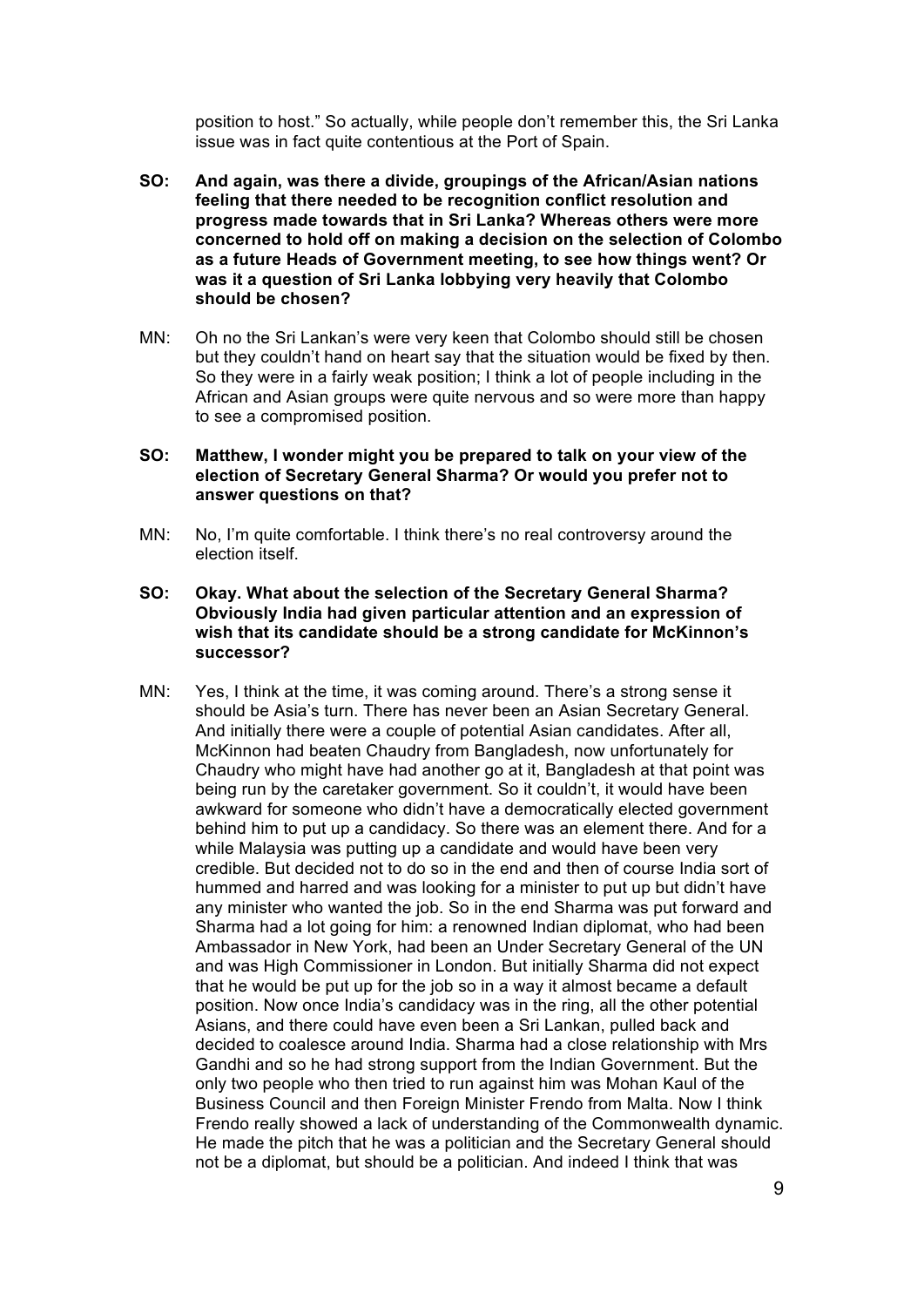McKinnon's own personal view, but the reality of that position is that more often than not it's been held by a diplomat. McKinnon is actually the exception in that regard.

### **SO: Well, you could say that Ramphal was also a politician.**

MN: Yes, but not really. Originally when the Secretary-General position was set up it was said to be of senior Ambassadorial rank. And that was the formal position. Arnold Smith was exactly that. Ramphal, while he was an Attorney General, was an appointed and not an elected Attorney General. So essentially he was a civil servant. Anyaoku was essentially a diplomat; he came out of the diplomatic service and came up through the ranks of the Commonwealth, returned as an appointed foreign minister of the Nigerian Government for six months and then came back into the Secretariat as Under Secretary General after a coup. So essentially he was a diplomat. So, in that sense McKinnon is the only person who has been Secretary General who was an elected politician the other four come from a diplomatic/civil service background.

### **SO: Matthew, when did discussions on McKinnon's succession really begin? Would they have been after the beginning of McKinnon's second term so people were already then looking for…?**

MN: As we've discussed before, there was that bid to oust McKinnon at the end of his first term, at the Abuja CHOGM.

# **SO: With Mugabe lobbying so heavily. Yes.**

- MN: Yes, and then it was in Malta that it got going again and hence why I think Frendo at the time who, I think, was chairing CMAG, and saw a potential opportunity. But of course he failed to recognise that, in terms of geographical grid and rotation, McKinnon was very much coming out of the Western group as was Frendo, so to the wider Commonwealth that was not really seen as appropriate.
- **SO: Yes. Matthew, my question 12 after your view of the election of Sharma on my list is the Palace. And I wondered if you could reflect on the role of the Queen as Head of the Commonwealth and her particular contribution to keeping the organisation together.**
- MN: I'm one of the people who believe that the role of the Queen has been very significant. It will be interesting to see now what happens because you know we are going into a CHOGM where the Queen for the first time in decades will not be there and obviously time is marching on and she will be departing the scene and it is yet to be seen to what extent her successors will embrace the role. But she has strongly embraced the role; there have been moments when, at the Lusaka CHOGM in 1979 for example, you know her insistence on going to it forced a rather wavering British Government to be involved and with Margaret Thatcher there, we were able to get a break through on the Rhodesia/Zimbabwe issue. There have been other times when her personal diplomacy has been key. She meets with all the Heads of Government and then she brings them all together at a dinner so helps to ease tensions between various Heads of Government; and certainly her star quality attraction means that one of the reasons the Heads of Government want to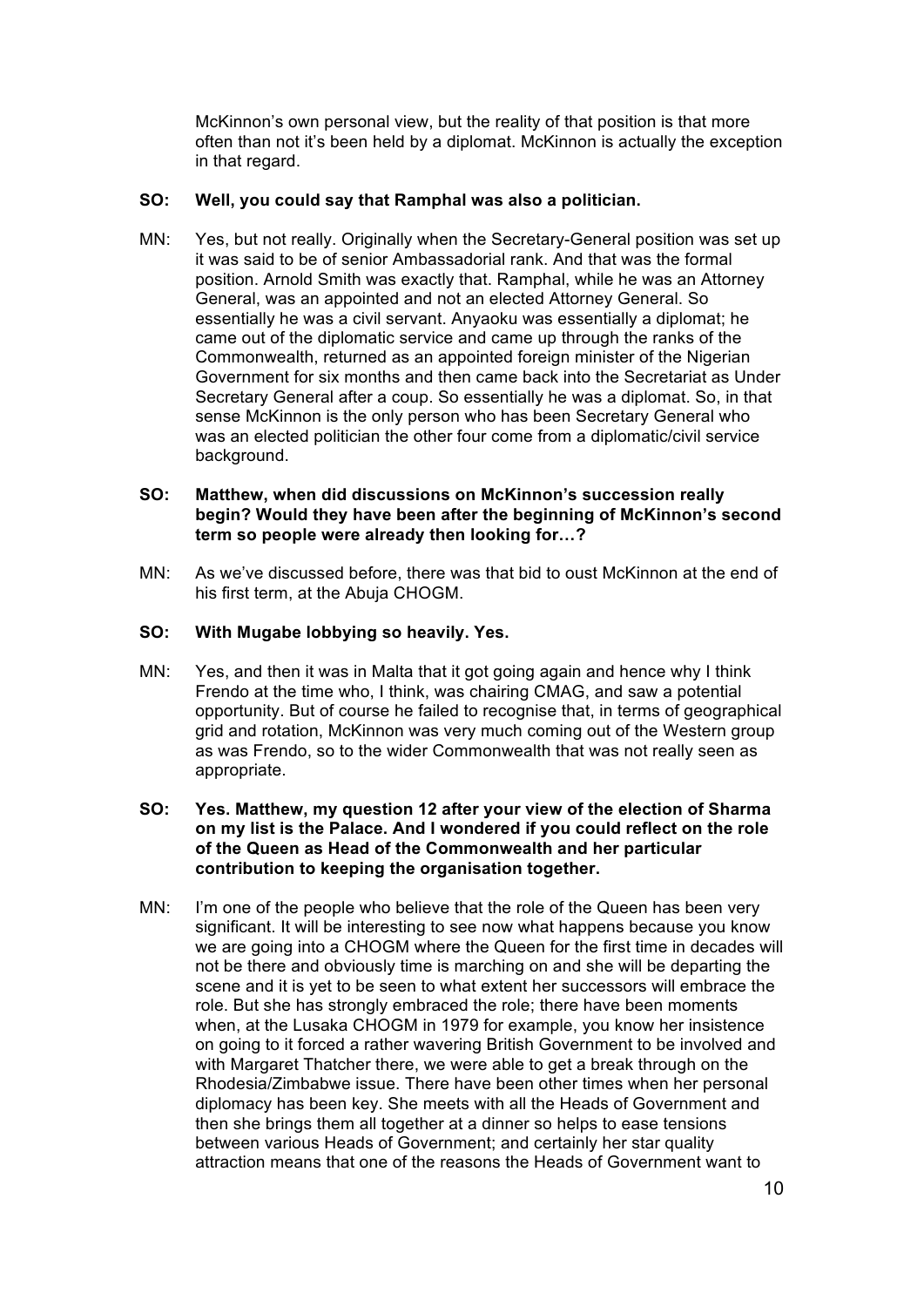go to the CHOGM is to meet the Queen and to be at the banquet. It's always a great thing; so she's part of the attraction of a CHOGM for the Heads of Government and not least their wives as well.

#### **SO: Yes, I can see that. The question of regal hospitality shouldn't be overlooked.**

- MN: The Head of Government wants that photograph with the Queen to bring back home and all of them splash it over their local newspaper.
- **SO: As they should, because it is a remarkable access as are the individual audiences that I know that she gives each Head of Government. And that question of personal attention.**
- MN: Yes.
- **SO: In what other ways do you feel that the Palace, and its courtiers have been of assistance to particularly the Secretary General? How far is the relationship with the Head of the Commonwealth a key part of any Secretary General's job?**
- MN: Absolutely, the relationship with the Head is strong and ongoing and to the point you know, even the other day when I was in London and went and saw Edward Young, the Deputy Private Secretary who I had got to know well during Commonwealth years to talk about Zimbabwe; and he was particularly interested to have that information to pass on to the Queen. When I was High Commissioner in Nigeria I had a personal audience with the Queen on one occasion and we talked about a range of African issues and this was particularly at the time when Nigeria was coming back from being a military government. There was the possibility of an Abuja CHOGM coming and her visiting Nigeria. So she does and the Palace does a very thorough job and they are very attentive to protocol issues, and to the order in which she meets people and what might go in her speech. At her last speech at the Perth CHOGM when reform was very much on the agenda, the Queen encouraged the Commonwealth to be bold. And that is a strong message and a positive pro-reform message as well. And I think everyone got the signal from it.
- **SO: How much do you think there's also a question of Secretaries General supporting the monarch in various ways through the Commonwealth? I've read that Chief Emeka in 1997 initiated the practice of the Queen having a formal role at the Commonwealth Heads of Government meeting which she had not had before. And that Emeka as a very strong Monarchist had done this to place her centrally at this Heads of Government meeting?**
- MN: Yes. That's very true and she does this formal opening speech that hadn't happened before and I think it was a good development. But yes you're right: Secretaries General have been very positive about the Queen's role. I mean there's a practical element to it. You know, the Queen provides Marlborough House and a lot of other support.
- **SO:** *[Laughter]* **And a nice office, it is too!**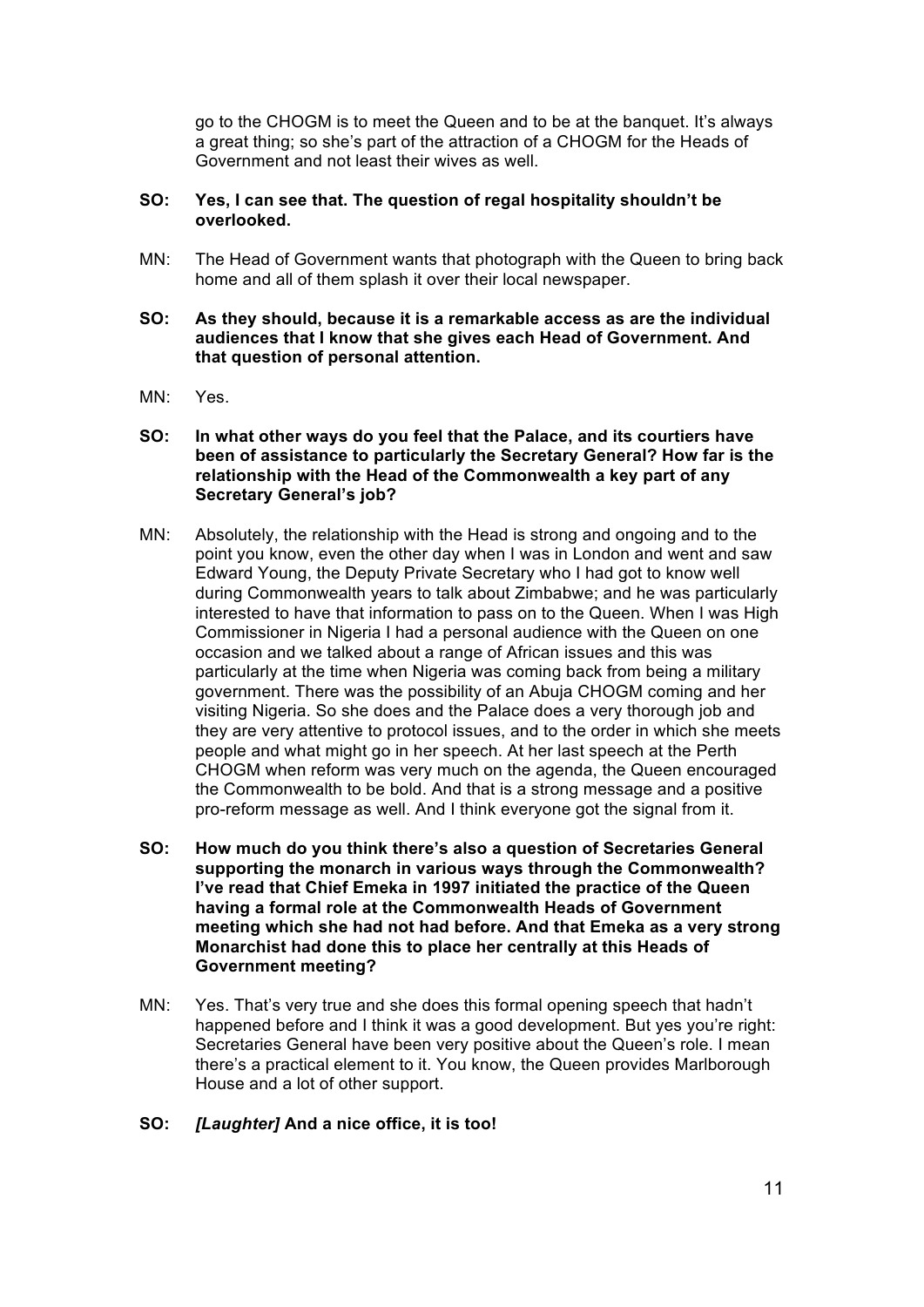- MN: The Commonwealth can draw on that and of course the Royal Family is promoting a whole lot of Commonwealth associations which produce their own strength. But I think the Secretary Generals have always appreciated their audiences with the Queen and they have used that to advise her. I think from the Queen's point of view, her prestige in Britain certainly, and perhaps internationally as well, has been enhanced by the Commonwealth role and has created a sort of Christmas Broadcast which inevitably refer to her travels around the Commonwealth. And you know Britain has benefitted from this role as well internationally.
- **SO: Yes.**
- MN: A lot of goodwill is generated and indeed substantial economic interchange.
- **SO: Yes. Matthew, you were involved in the preparatory work for Port of Spain at the Secretariat. But then you returned to the diplomatic service in Australia but were drawn back in for the Perth meeting.**
- MN: Yes.
- **SO: In what ways, were you liaising particularly with the Eminent Persons Group, in the question of timing and presentation of their report, of the Charter in any way? Or was that left to the Secretariat?**
- MN: No. Well it was primarily the Secretariat. I mean they provided the Secretariat to the Eminent Persons Group. But obviously we were very supportive of the Eminent Persons Group. We have one of the more active members, Michael Kirby, to keep us closely informed and we were able to feed views through him as well. It was a very good relationship and that was helpful for us to make sure that the agenda of the Eminent Persons Group was very reform oriented and we did everything to promote that. But the crucial thing of course was when we got to the CHOGM itself and Kevin Rudd had to chair the Foreign Ministers' meeting which made decisions on the recommendations of the Eminent Persons Group and primarily came up with an approach to that which then, over the subsequent year with Australia chairing the meetings, was finalised in what the Commonwealth adopted, including its Charter.
- **SO: I was just wondering Matthew if in any way the CHOGM became entangled with tensions within Australian politics, particularly between Prime Minister Julia Gillard and Foreign Minister, Kevin Rudd? Or whether CHOGM was deliberately in an 'exclusion zone', from that particularly political contestation?**
- MN: *[Laughter]* That's an interesting question! Nothing was completely excluded from that but they did work together quite professionally in the CHOGM context to get the best outcome possible. And so, obviously there were awkward moments that the diplomats around them might be more aware of them than indeed the visitors. But both of them played a very active role and a helpful role to the outcome and in a sense, wanting a good CHOGM and a like-minded outcome. They were like-minded.
- **SO: Aha. Matthew, since you've been appointed as Australian Ambassador in Harare, even though Zimbabwe has withdrawn from the Commonwealth, do you still find that there is a Commonwealth circle of**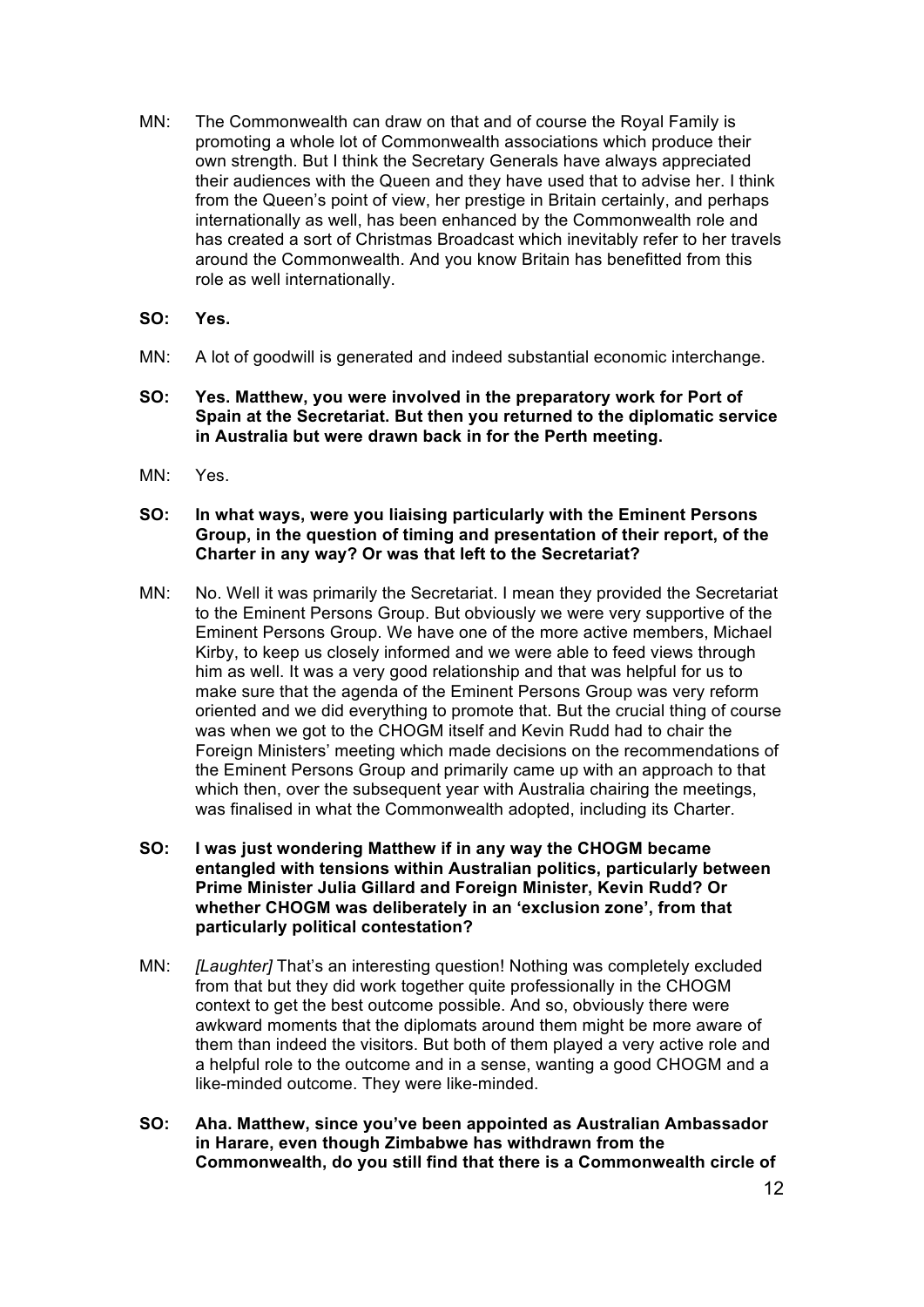### **discussion which is particularly useful in questions of exchange of information and liaising of ideas?**

- MN: Yes, well even here in Harare we have our Commonwealth group meeting on a regular basis.
- **SO: So, just as former British High Commissioner Len Allison said that the Commonwealth High Commissioners' meeting in Lusaka was an excellent way for him to make contact with a particularly problematic government back in 1979. So this is an enduring useful practice and forum? Would you agree with that?**
- MN: Very much. And for example, here in Zimbabwe it's the one forum that regularly brings together some of the key Western countries like Australia and Britain in particular and as well with some of the key SADC countries like Tanzania, South Africa, Mozambique and Zambia. So we exchange views and I think that helps to build mutual understanding and information sharing. And so we've been able to work much more closely together as a result over a tricky issue like Zimbabwe.

#### **SO: That must be a degree of jealousy by those who don't have the benefit of that Commonwealth loop.**

- MN: I think the Americans in particular often feel left out, yes.
- **SO: Thank you for spotting the subtext of my question!** *[Laughter.]* **Matthew, and please feel if you want to put restrictions on your answer to this question. To what extend do you feel that perhaps that the Commonwealth and SADC have set the bar of governance and democratic values and particularly election processes, particularly high in the Zimbabwe case and so having agreed to the Latimer House Principles, that the Commonwealth has inadvertently created problems for itself?**
- MN: Well at the moment most of us are thinking that SADC and the AU have set the bar far too low on Zimbabwe. Given what has been happening and what happened in this election and formal reports coming out.

# **SO: Matthew, here we are on Thursday 8th August. Have they published their report yet?**

MN: Not their final report, but last week of course they brought out their preliminary report. On which basis essentially both Obasanjo for the AU and Member for SADC said the elections were free and fairish. We will come back on the issue of credibility and they were peaceful. And of course this has been now seized upon, enough for Zimbabwe to say its elections have been given the big tick by the regional observers and for congratulatory messages to be pouring in from other African countries.

# **SO: Yes.**

- MN: Led by President Zuma, I should think.
- **SO: Yes I noticed that. I noticed that. Zimbabwe then…**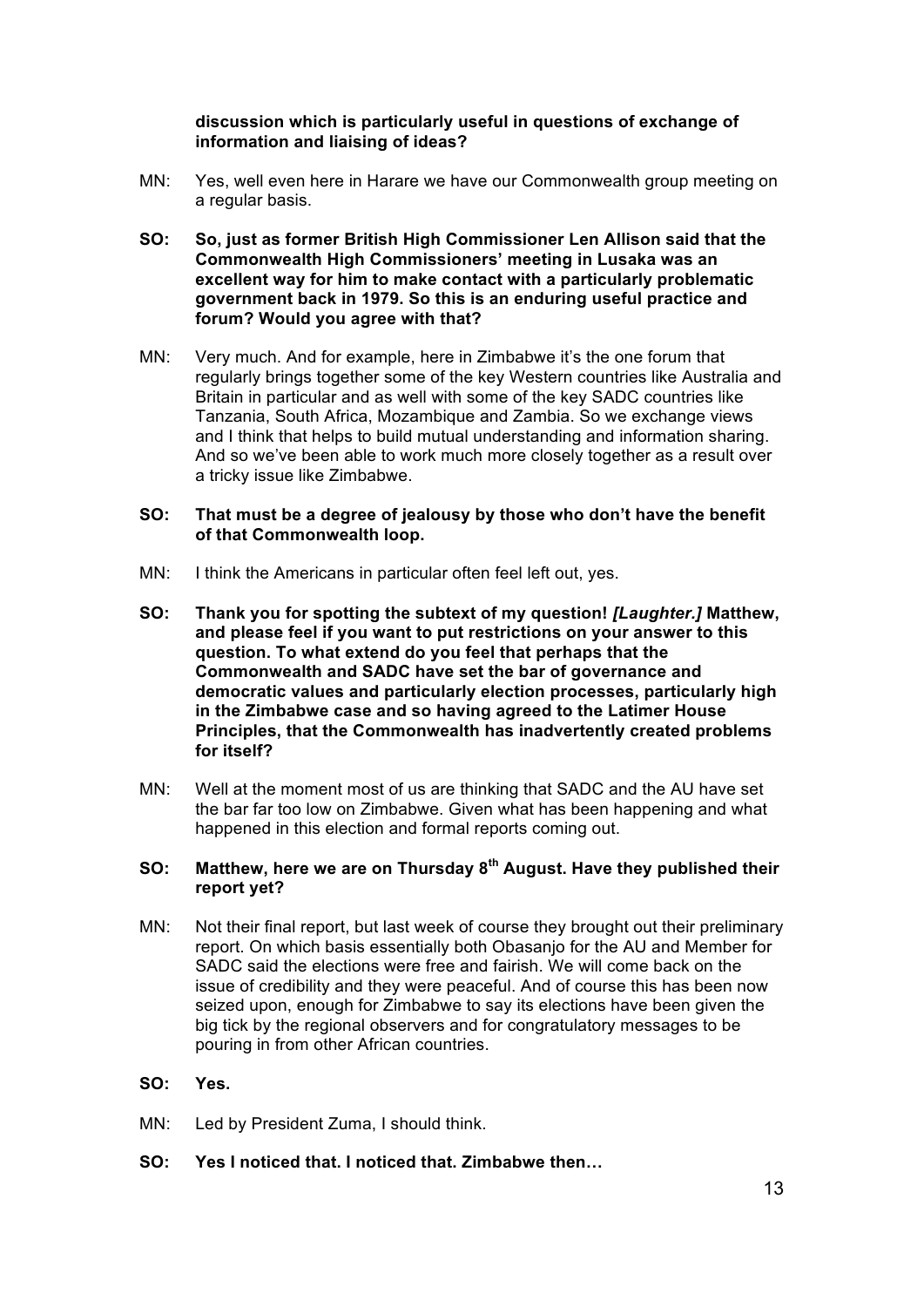MN: I'm not starting to deal with the Commonwealth of course. The Commonwealth, as you know, has not been here as an observer group but probably once again would have given the sort of robust report that had been in 2002.

#### **SO: Indeed, but then was not followed up on.**

- MN: The 2002 report was what led to all the drama!
- **SO: Others would say, though, that a report can be produced, but if there isn't regional consensus on it, this is where election observation reports do become problematic because they don't necessarily then lead to leverage and action?**
- MN: No, not at all. Not at all. They don't. It's only if the country itself is prepared to implement the recommendations that you see changes. And so often, countries aren't prepared to make the changes because the political leaders in control don't want to do it. But over time there have been substantial changes and you only have to look at the SADC region itself and Zimbabwe clearly now fall short of the notions, say, of an independent election commission for example. Which most other SADC countries now have.

### **SO: Yes. Matthew, in your long view of the politics of Zimbabwe, to what would you attribute the particular attachment of ZANU-PF to the legitimacy of elections, when it would seem that the practice of those elections is quite so flawed?**

- MN: Well, that's a very interesting question. It goes right to the mind of Mugabe who has a very legalistic approach to things and this has been the creation of Mugabe during his time in office. But it's all about the form of the law, an approach well known in communist states in Eastern Europe and other places in the past, rather than the actual spirit of the law.
- **SO: So you would attribute it in fact to an old fashioned practice of socialism? So there is an enduring practice of ideological conditioning, rather than a realisation of what are practices of good governance?**
- MN: Absolutely, yes. I think when you're in Zimbabwe it is as if the Berlin Wall had never had fallen.
- **SO: I must admit when I've been listening to the development of the 'deep state' in Zimbabwe - and I don't mean "state" in formal Western terms of the practice of party disbursement, of particular access to means of survival, housing, licenses in the informal economy, mini-bus distribution networks, this smacks, as you say, of practices of communist states. That it is the state who decides.**
- MN: Absolutely. That's what it is. Very much in that model.
- **SO: Ok. Matthew, I am very aware that I've spoken to you for nearly an hour and you have a busy schedule.**
- MN: I actually do have to go. I was going to say we'll have to wrap this up.